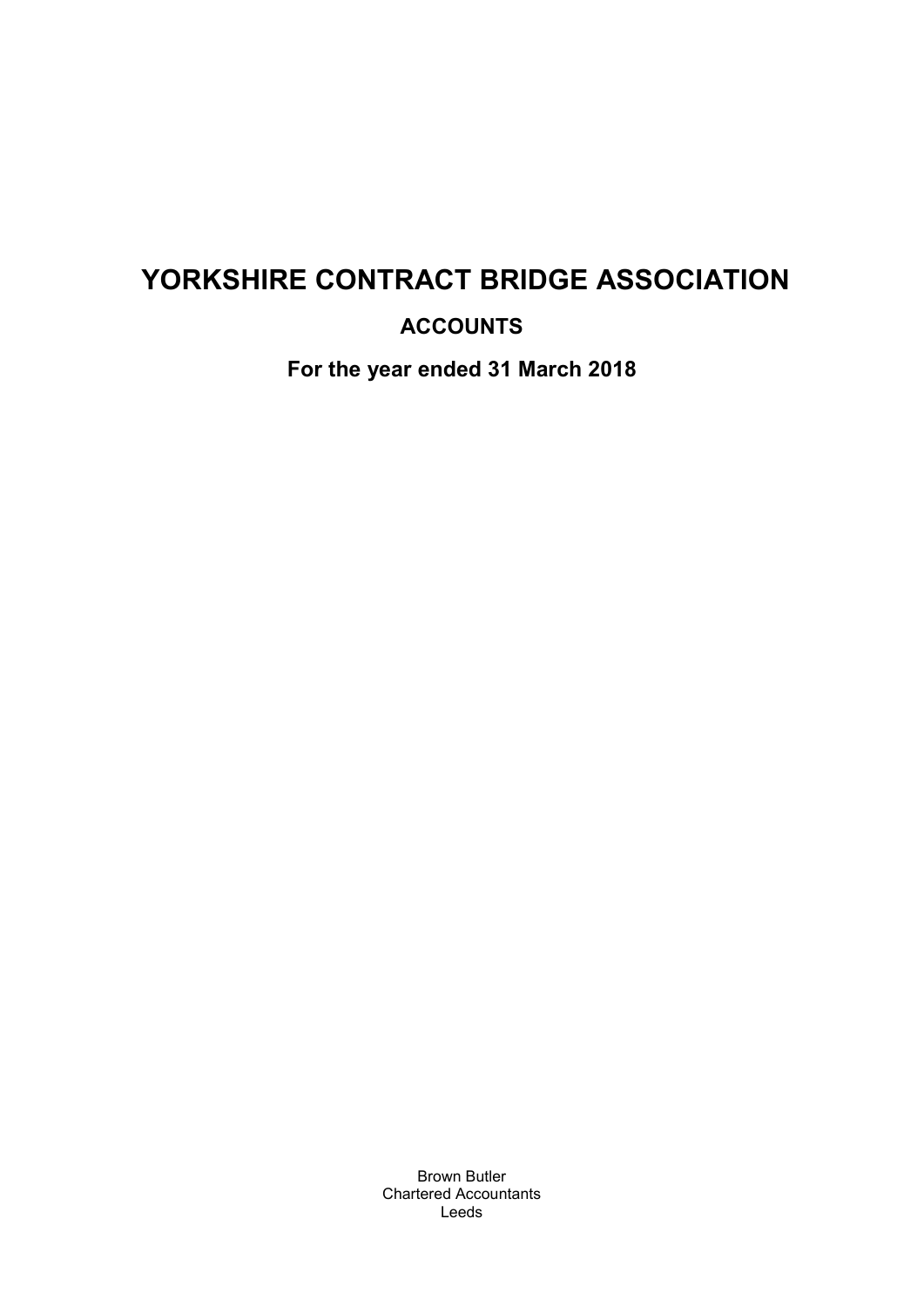#### **ACCOUNTS**

#### Year ended 31 March 2018

#### **CONTENTS**

# the contract of the contract of the contract of the contract of the contract of the contract of the contract of the contract of the contract of the contract of the contract of the contract of the contract of the contract o Balance sheet 2 Schedule of fixed assets 3 Income and expenditure account 4 Notes to the accounts 5 Accountants' report 6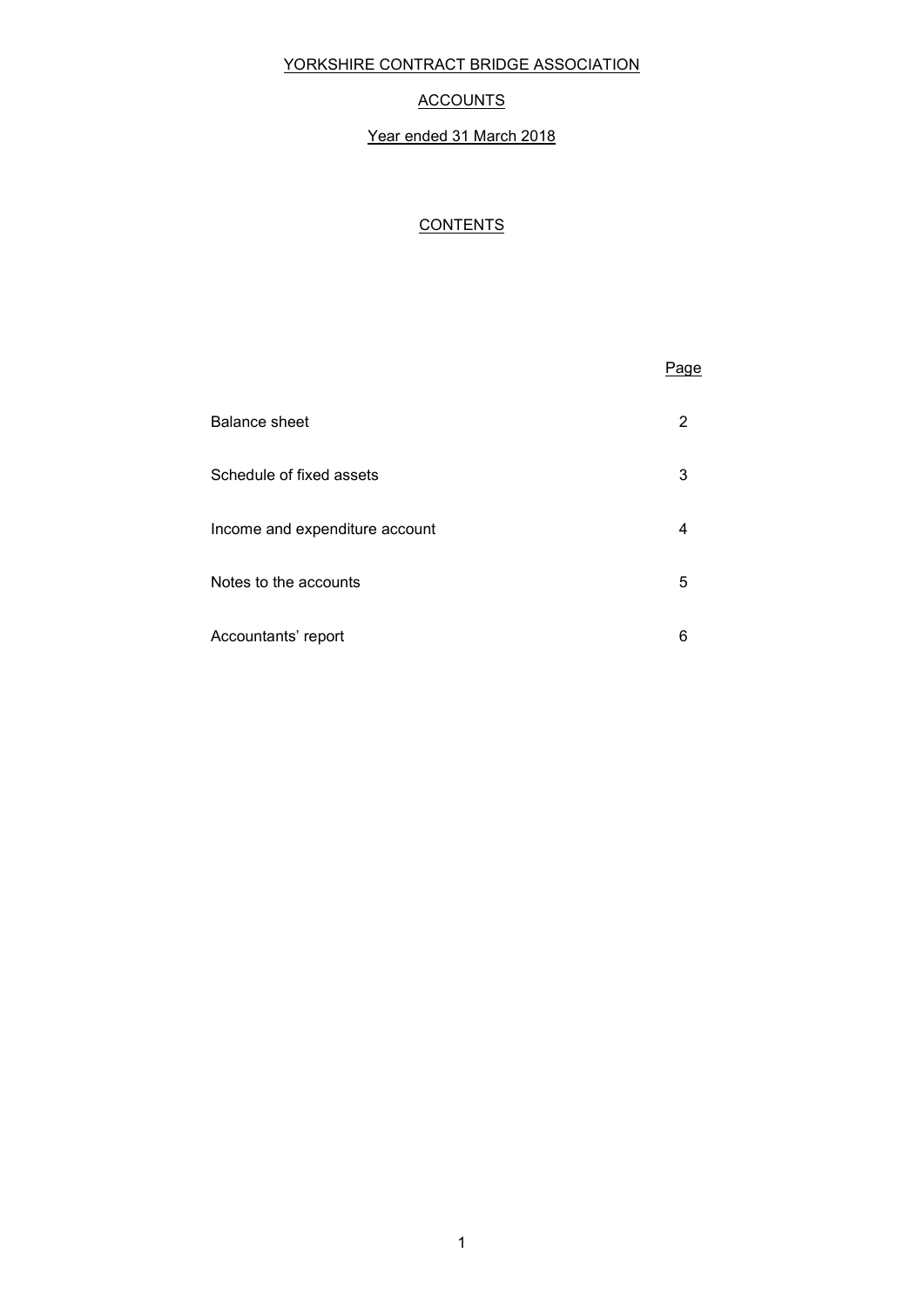## BALANCE SHEET

#### As at 31 March 2018

|                                                                                                    | <b>Note</b> | 2018<br>£                             |                  | 2017<br>£                                      |                 |
|----------------------------------------------------------------------------------------------------|-------------|---------------------------------------|------------------|------------------------------------------------|-----------------|
| CAPITAL ACCOUNT                                                                                    |             |                                       |                  |                                                |                 |
| Opening balance<br>Surplus for the year                                                            |             |                                       | 39,260<br>10,090 |                                                | 32,976<br>6,284 |
| Closing balance                                                                                    |             |                                       | 49,350           |                                                | 39,260          |
| FIXED ASSETS - per schedule                                                                        |             |                                       | 5,357            |                                                | 6,599           |
| <b>CURRENT ASSETS</b><br><b>Stocks</b><br>Pay2Play<br>Other debtors<br>Prepayments<br>Cash at bank |             | 5<br>1,228<br>669<br>44,560<br>46,462 |                  | 5<br>1,228<br>1,451<br>665<br>35,251<br>38,600 |                 |
| <b>CURRENT LIABILITIES</b><br><b>Creditors and accruals</b>                                        | 2           | 2,469                                 |                  | 5,939                                          |                 |
| <b>NET CURRENT ASSETS</b>                                                                          |             |                                       | 43,993           |                                                | 32,661          |
|                                                                                                    |             |                                       | 49,350<br>____   |                                                | 39,260          |

We approve the accounts and confirm that we have made available all relevant records and information for their preparation.

N Woolven – Chairman

- L Millet Treasurer
	- 2018

For and on behalf of the YCBA Management Board

The attached notes form an integral part of these accounts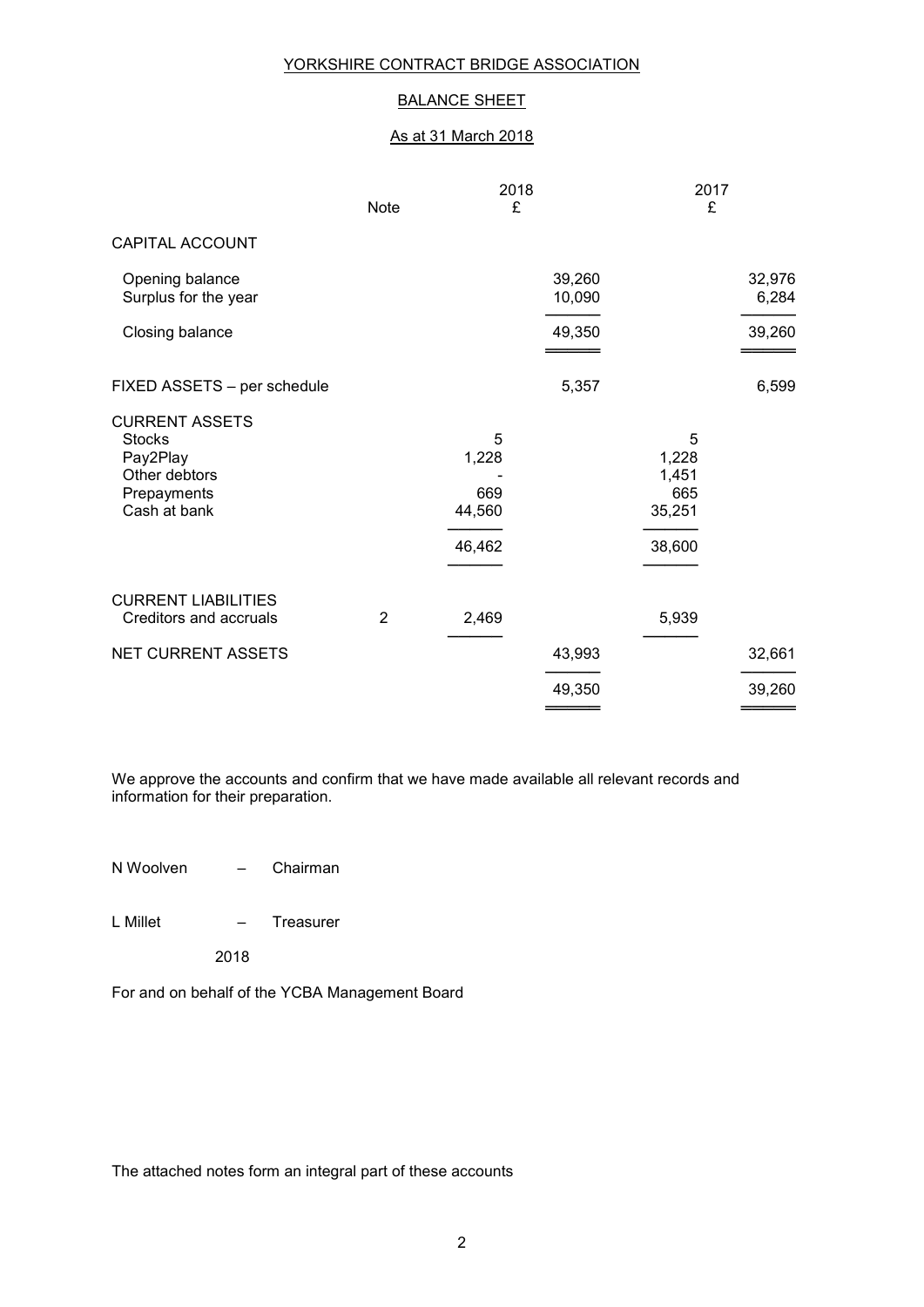## SCHEDULE OF FIXED ASSETS

#### Year ended 31 March 2018

|                     | Computers<br>& other<br>equipment<br>£ | Table<br>covers<br>£ | <b>Bridge</b><br>accessories<br>& equipment<br>£ | Cups &<br>trophies<br>£ | Duplimate<br>machine<br>& boards<br>£ | Total<br>£ |
|---------------------|----------------------------------------|----------------------|--------------------------------------------------|-------------------------|---------------------------------------|------------|
| Cost                |                                        |                      |                                                  |                         |                                       |            |
| At 1 April 2017     | 6,684                                  | 1,181                | 15,879                                           | 2,497                   | 2,989                                 | 29,230     |
| Additions           | 297                                    |                      |                                                  |                         |                                       | 297        |
| At 31 March 2018    | 6,981                                  | 1,181                | 15,879                                           | 2,497                   | 2,989                                 | 29,527     |
| Depreciation        |                                        |                      |                                                  |                         |                                       |            |
| At 1 April 2017     | 5,886                                  | 1,181                | 10,078                                           | 2,497                   | 2,989                                 | 22,631     |
| Charge for the year | 757                                    |                      | 782                                              |                         |                                       | 1,539      |
| At 31 March 2018    | 6,643                                  | 1,181                | 10,860                                           | 2,497                   | 2,989                                 | 24,170     |
| Net book value      |                                        |                      |                                                  |                         |                                       |            |
| At 31 March 2017    | 798                                    |                      | 5,801                                            |                         |                                       | 6,599      |
| At 31 March 2018    | 338                                    |                      | 5,019                                            |                         |                                       | 5,357      |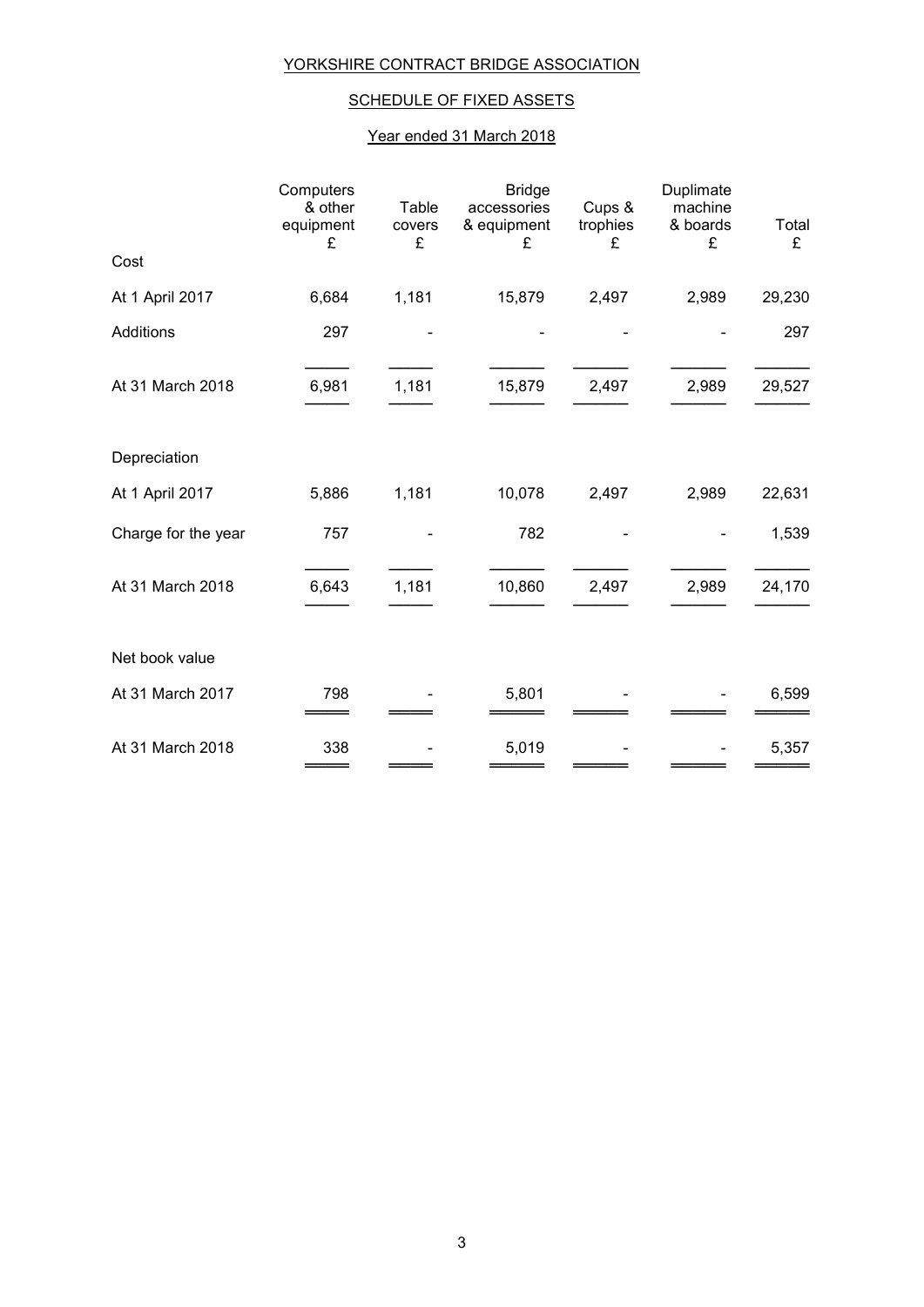#### INCOME AND EXPENDITURE ACCOUNT

#### Year ended 31 March 2018

|                                                                                                                                                                                                                                                                                  | Note | 2018<br>£                                                                    |                                        | 2017<br>£                                                             |                                        |
|----------------------------------------------------------------------------------------------------------------------------------------------------------------------------------------------------------------------------------------------------------------------------------|------|------------------------------------------------------------------------------|----------------------------------------|-----------------------------------------------------------------------|----------------------------------------|
| <b>INCOME</b><br>Bank interest received<br>Sundry income<br>Pay2Play<br>Competitions                                                                                                                                                                                             |      |                                                                              | 18<br>611<br>6,540<br>22,439<br>29,608 |                                                                       | 15<br>393<br>5,743<br>20,377<br>26,528 |
| <b>EXPENDITURE</b><br>Administration<br><b>Bulletins &amp; brochures</b><br>Officials' expenses<br>EBU meetings<br>Postage, stationery & advertising<br>Promotional expenses<br>Sundries<br>Repairs & renewals<br>Insurance<br><b>Bank charges</b><br>Consultancy<br>Accountancy | 3    | 387<br>447<br>512<br>283<br>1,598<br>562<br>56<br>665<br>406<br>3,278<br>550 |                                        | 278<br>666<br>885<br>51<br>735<br>1,082<br>2,952<br>508<br>357<br>580 |                                        |
| <b>Competition expenses</b><br><b>External competitions</b><br>Other competitions                                                                                                                                                                                                |      | 2,630<br>6,605                                                               |                                        | 4,470<br>5,906                                                        |                                        |
| Depreciation<br><b>SURPLUS FOR THE YEAR</b>                                                                                                                                                                                                                                      |      | 1,539                                                                        | 19,518<br>10,090                       | 1,774                                                                 | 20,244<br>6,284                        |

The attached notes form an integral part of these accounts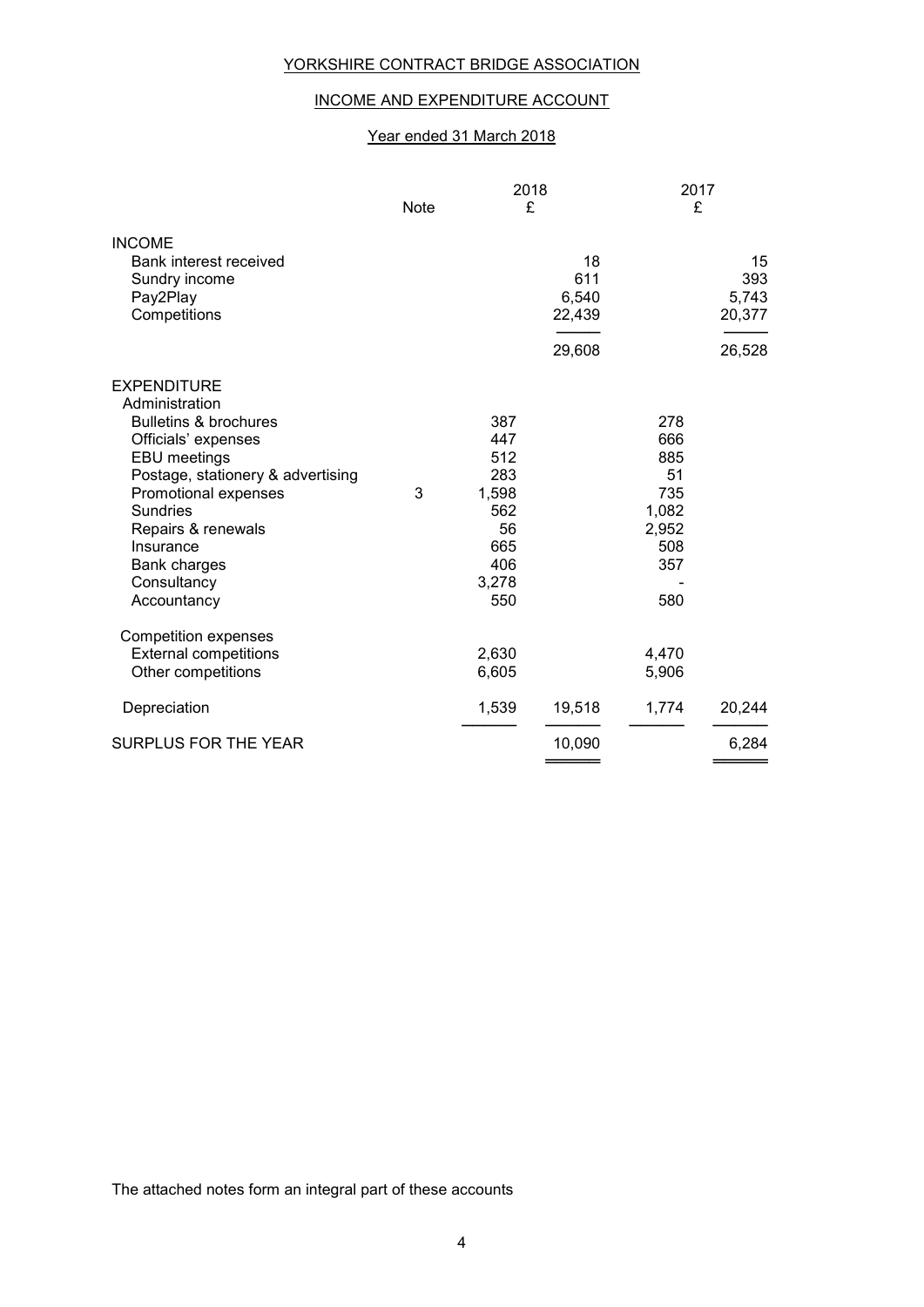#### NOTES TO THE ACCOUNTS

#### Year ended 31 March 2018

- 1. Accounting policies
- (a) Accounting convention

 The accounts are prepared under the historical cost convention. Where possible, expenses have been charged against relevant income. No account has been produced for events that are not financially complete at 31 March 2018.

(b) Depreciation

Depreciation of fixed assets is provided on cost over their estimated useful lives. The annual rates and methods of depreciation are as follows:-

|    | Computers & other equipment<br>Table covers<br>Bridge accessories and equipment<br>Cups and trophies<br>Duplimate machine and boards | 33.3% straight line basis<br>20% straight line basis<br>5% or 20% straight line basis<br>5% straight line basis<br>33.3% straight line basis |
|----|--------------------------------------------------------------------------------------------------------------------------------------|----------------------------------------------------------------------------------------------------------------------------------------------|
| 2. | Creditors and accruals                                                                                                               |                                                                                                                                              |
|    | Accountancy<br>Easter Festival<br><b>Yorkshire Congress</b>                                                                          | 520<br>1,889<br>60                                                                                                                           |
|    |                                                                                                                                      | £ 2,469                                                                                                                                      |
| 3. | Promotional expenses                                                                                                                 |                                                                                                                                              |
|    | Bridge development                                                                                                                   | £1,598                                                                                                                                       |

══════